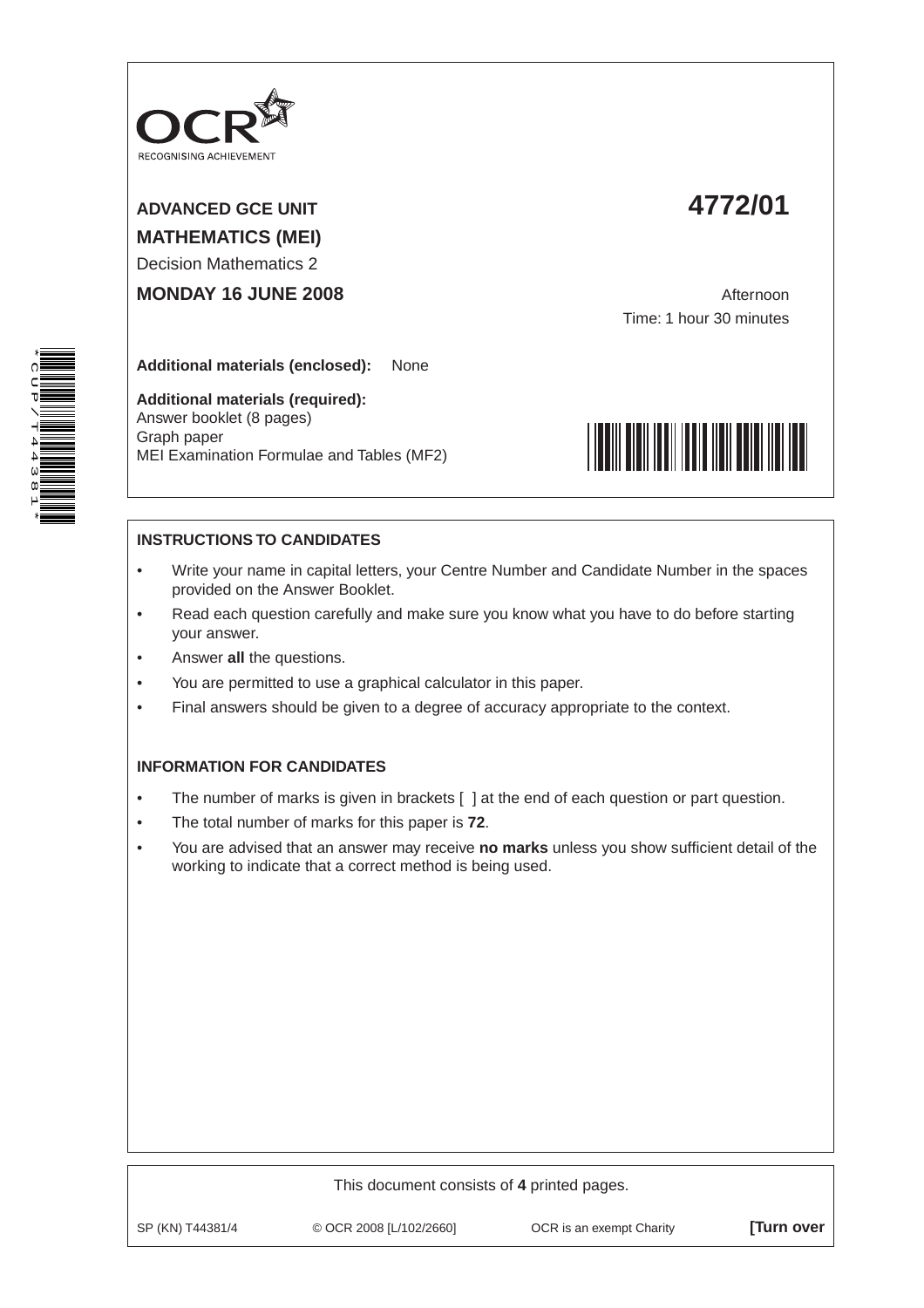**1 (a)** The Plain English Society presents an annual "Foot in Mouth" award for "a truly baffling comment". In 2004 it was presented to Boris Johnson MP for a comment on the 12<sup>th</sup> December 2003 edition of "Have I Got News For You":

## **"I could not fail to disagree with you less."**

 **(i)** Explain why this can be rewritten as:

## **"I could succeed in agreeing with you more."** [2]

- **(ii)** Rewrite the comment more simply in your own words without changing its meaning. [2]
- **(b)** Two switches are to be wired between a mains electricity supply and a light so that when the state of either switch is changed the state of the light changes (i.e. from off to on, or from on to off). Draw a switching circuit to achieve this.

The switches are both 2-way switches, thus: 
$$
\overbrace{\hspace{2.5cm}}^{[5]}
$$

 **(c)** Construct a truth table to show the following.

$$
[(a \wedge b) \vee ((\sim a) \wedge (\sim b))] \Leftrightarrow [((\sim a) \vee b) \wedge (a \vee (\sim b))]
$$
\n<sup>[7]</sup>

**2** Jane has a house on a Mediterranean island. She spends eight weeks a year there, either visiting twice for four weeks each trip or four times for two weeks each trip. Jane is wondering whether it is best for her to fly out and rent a car, or to drive out.

Flights cost £500 return and car rental costs £150 per week.

Driving out costs £900 for ferries, road tolls, fuel and overnight expenses.

 **(i)** Draw a decision tree to model this situation. Advise Jane on the cheapest option. [6]

 As an alternative Jane considers buying a car to keep at the house. This is a long-term alternative, and she decides to cost it over 10 years. She has to cost the purchase of the car and her flights, and compare this with the other two options.

 In her costing exercise she decides that she will not be tied to two trips per year nor to four trips per year, but to model this as a random process in which she is equally likely to do either.

- **(ii)** Draw a decision tree to model this situation. Advise Jane on how much she could spend on a car using the EMV criterion. [8]
- **(iii)** Explain what is meant by "the EMV criterion" and state an alternative approach. [2]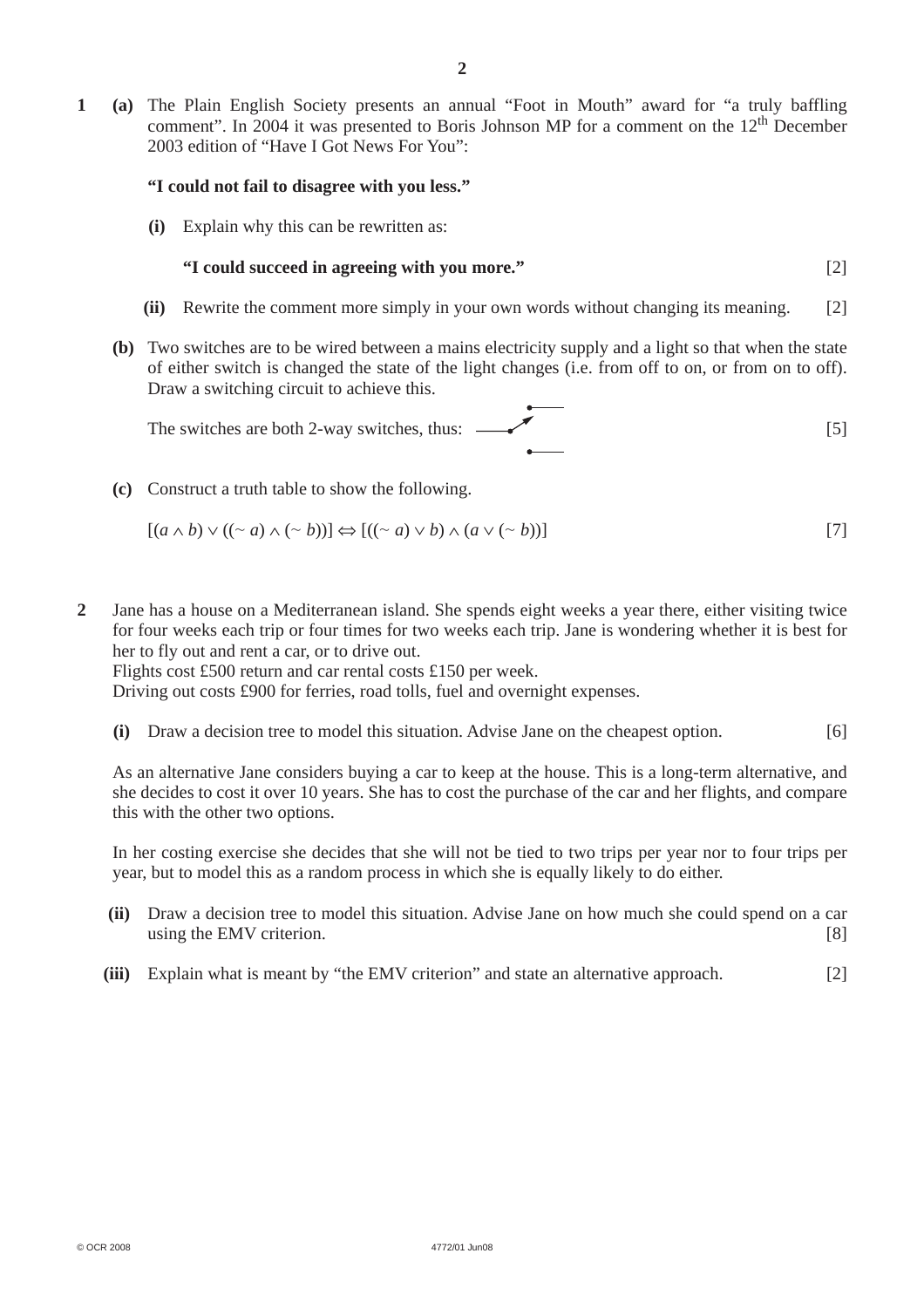**3** The weights on the network represent distances.



 **(a) (i)** Apply Floyd's algorithm to the network to find the complete network of shortest distances, showing that the final matrices are as follows.

|   |    |                   | $2 \mid 3$          | $\overline{\mathbf{4}}$ |                |             | $2 \mid$    | $\mathbf{3}$                   |               |
|---|----|-------------------|---------------------|-------------------------|----------------|-------------|-------------|--------------------------------|---------------|
|   |    | $22 \mid 14 \mid$ | $11 \t 23$          |                         | 1 <sup>1</sup> | $3-1$       | 2           | $\overline{3}$<br>$\mathbf{I}$ | $\mathcal{R}$ |
| 2 |    |                   | $14$   28   15   27 |                         | $2 \perp$      | $-1$        | $1 \mid$    | 3 <sup>1</sup>                 |               |
| 3 |    |                   | $11$   15   22   12 |                         | 3 <sup>1</sup> | $1 \quad$   | 2           | $\mathbf{1}$                   |               |
|   | 23 | 27                | $12 \mid$           | 24                      |                | $3^{\circ}$ | $3^{\circ}$ | $\overline{3}$                 |               |

Draw the complete network of shortest distances. [8]

- **(ii)** Starting at vertex **1**, apply the nearest neighbour algorithm to the complete network of shortest distances to find a Hamilton cycle. Give the length of your cycle and interpret it in the original network. [4]
- **(iii)** By temporarily deleting vertex **1** and its connecting arcs from the complete network of shortest distances, find a lower bound for the solution to the Travelling Salesperson's Problem in that network. Say what this implies in the original network. [4]
- **(b)** Solve the route inspection problem in the **original** network, and say how you can be sure that your solution is optimal. [4]

**[Question 4 is printed overleaf]**